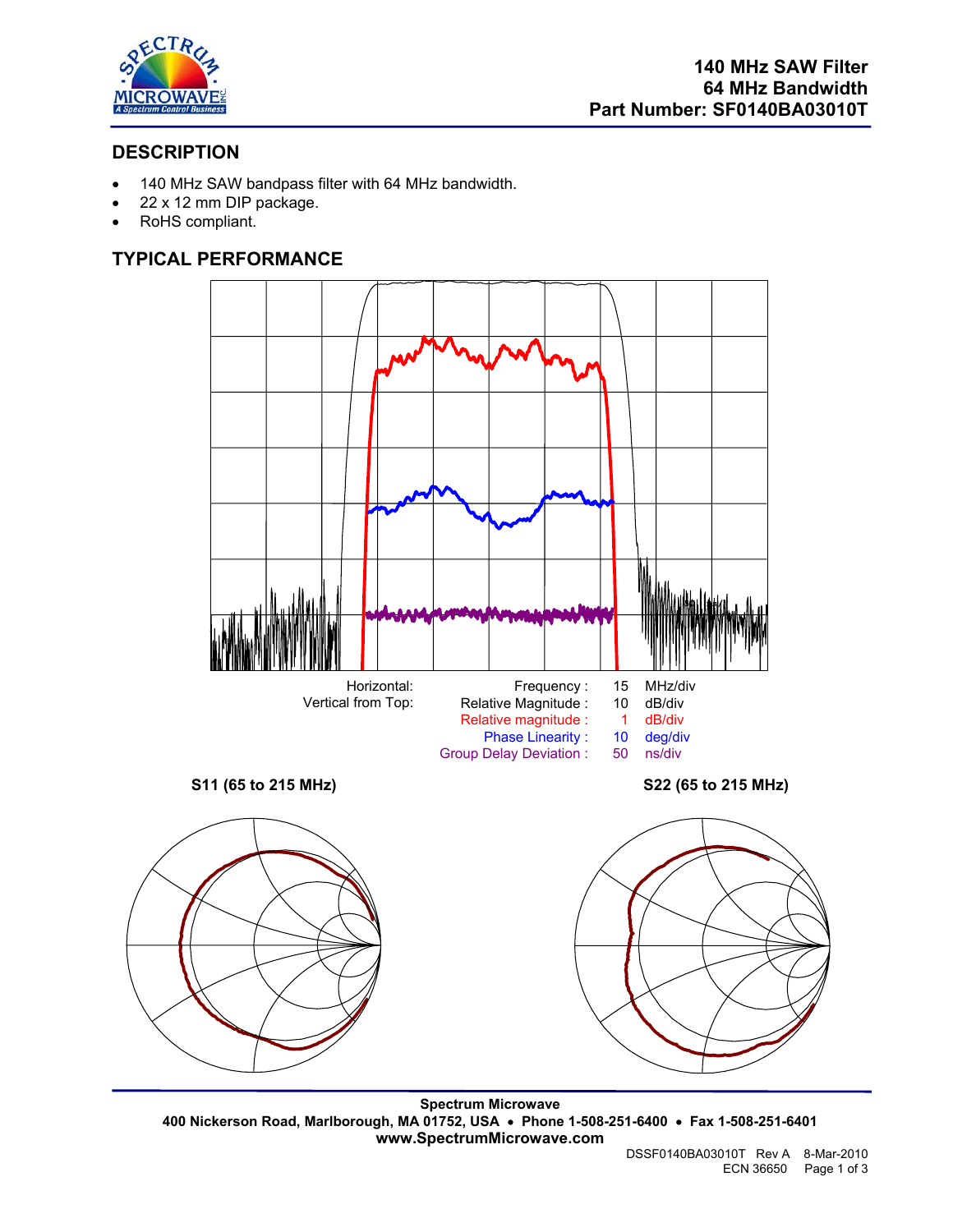

### **SPECIFICATION**

| <b>Parameter</b>                   | <b>Min</b> | <b>Typ</b> | <b>Max</b> | <b>Units</b> |
|------------------------------------|------------|------------|------------|--------------|
| Center Frequency (Fc) <sup>1</sup> | 139.75     | 140.0      | 140.25     | <b>MHz</b>   |
| Insertion Loss at Fc               |            | 28.5       | 31         | dB           |
| 1 dB Bandwidth                     | 60         | 62.8       |            | <b>MHz</b>   |
| 3 dB Bandwidth                     | 64         | 66.2       |            | <b>MHz</b>   |
| 40 dB Bandwidth                    |            | 78.5       | 81.0       | <b>MHz</b>   |
| Passband Ripple                    |            | 0.8        |            | dB p-p       |
| Phase Ripple <sup>2</sup>          |            | 5.3        | 10         | deg p-p      |
| Group Delay Ripple <sup>2</sup>    |            | 18         | 25         | ns p-p       |
| <b>Absolute Delay</b>              |            | 1.0        |            | <b>us</b>    |
| Rejection (65 to 95 MHz)           | 45         | 53         |            | dB           |
| Rejection (185 to 215 MHz)         | 45         | 52         |            | dB           |
| Source and Load Impedance          |            | 50         |            | Ω            |
| Ambient Temperature (Tref)         |            | 25         |            | ° C          |

Notes: 1. Defined as the mean of the 3 dB band edge frequencies.

- 2. Over the central 60 MHz bandwidth.
- 3. Typical change of filter frequency response with temperature is  $\Delta f = (T-T_{ref})^*Tc^*Fc$ , in ppm.

## **MAXIMUM RATINGS**

| Parameter                                 |     |     | Max |        |
|-------------------------------------------|-----|-----|-----|--------|
| Storage Temperature Range                 | -40 | 25  | 85  | $\sim$ |
| Temperature Coefficient of frequency (Tc) |     | -74 | -   | ppm/°C |
| Input Power Level                         |     |     | 13  | dBm    |

## **MATCHING CIRCUIT**



#### Notes:

- 1. Recommend use of 2% tolerance matching components.
- 2. Component values are for reference only and may change depending on board layout.

**Spectrum Microwave 400 Nickerson Road, Marlborough, MA 01752, USA** • **Phone 1-508-251-6400** • **Fax 1-508-251-6401 www.SpectrumMicrowave.com**